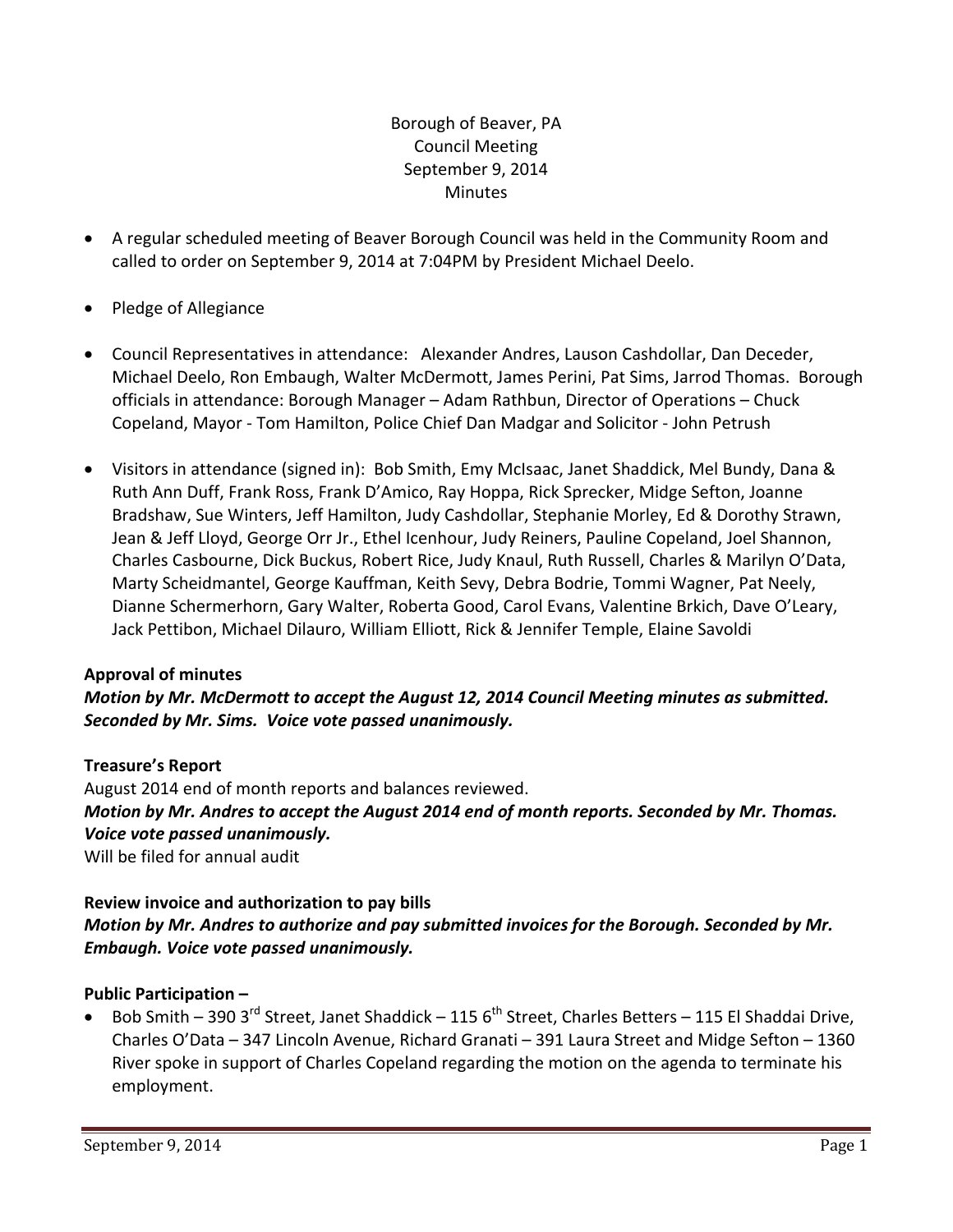- Bob Rice 1200 River Road requested the meeting Chairman, President Michael Deelo, change the agenda to vote immediately on the motion regarding Mr. Copeland. The Chairman agreed.
	- o *Motion by Mr. Cashdollar that the employment of Beaver's Director of Operations be terminated effective immediately and that the Director is hereby directed to give all Borough keys, documents, mail, equipment, and vehicles to the Manager as soon as possible. Seconded by Mr. McDermott.* 
		- *Mr.* Cashdollar commented that council has not taken a position to terminate anyone for a personal reason. The issue is whether Mr. Copeland is doing his job or not. This is about failure to do his job, the particulars of which are not to be discussed in public. Council has made changes to his job description in the past due to problems and deficiencies.
		- **Mr.** Andres stated this motion is embarrassing to the Borough of Beaver, Council and to Mr. Copeland. Council is aware of the concerns with Mr. Copeland.
		- Mayor Hamilton stated he supports Mr. Copeland 100%. He brings considerable value to the community.
	- o *After council discussion, motion failed with 2 in favor and 7 opposed ‐ yes votes from Mr. Cashdollar and Mr. Embaugh; no votes from Mr. Andres, Mr. Deceder, Mr. Deelo, Mr. McDermott, Mr. Perini, Mr. Sims, Mr. Thomas.*

# **Reports – Commissions**

# **Council of Governments (COG) –** Reported by Mr. Andres

Handout regarding the Annual Dinner Symposium featuring Vacant/Blighted Properties, Strategies for Municipal Resolve on September 25, 2014 at the Community College of Beaver County.

**Business District Authority –** August 2014 minutes enclosed in council packet

**Civil Service Commission –** No Report

**Zoning Hearing Board –** There will be a hearing on Wednesday, September 10, 2014 at 7:30 in the Borough Community Room regarding a day care center at the First Christian Church.

# **Planning Commission –** Reported by Mr. Deceder

The subdivision map regarding the Ft. McIntosh site will be discussed at the next meeting on September 15<sup>th</sup> at 7:00PM.

**Tree Commission –** July 28, 2014 meeting minutes enclosed in council packet

- Mr. Perini questioned the invoice from Bartlett Tree Services for \$2,461, trees for planting and when council would be receiving the financial reports from the Tree Commission.
	- o Mr. Kauffman stated Mr. Colavincenzo would need to review the invoice and respond. He also passed along the request to Mr. Colavincenzo regarding the financial reports.
	- o Mr. Thomas requested Mr. Kauffman and other Shade Tree Commission members to attend the next Recreation Committee meeting on October 3, 2014 since they are part of that committee. Mr. Thomas will then report back to council.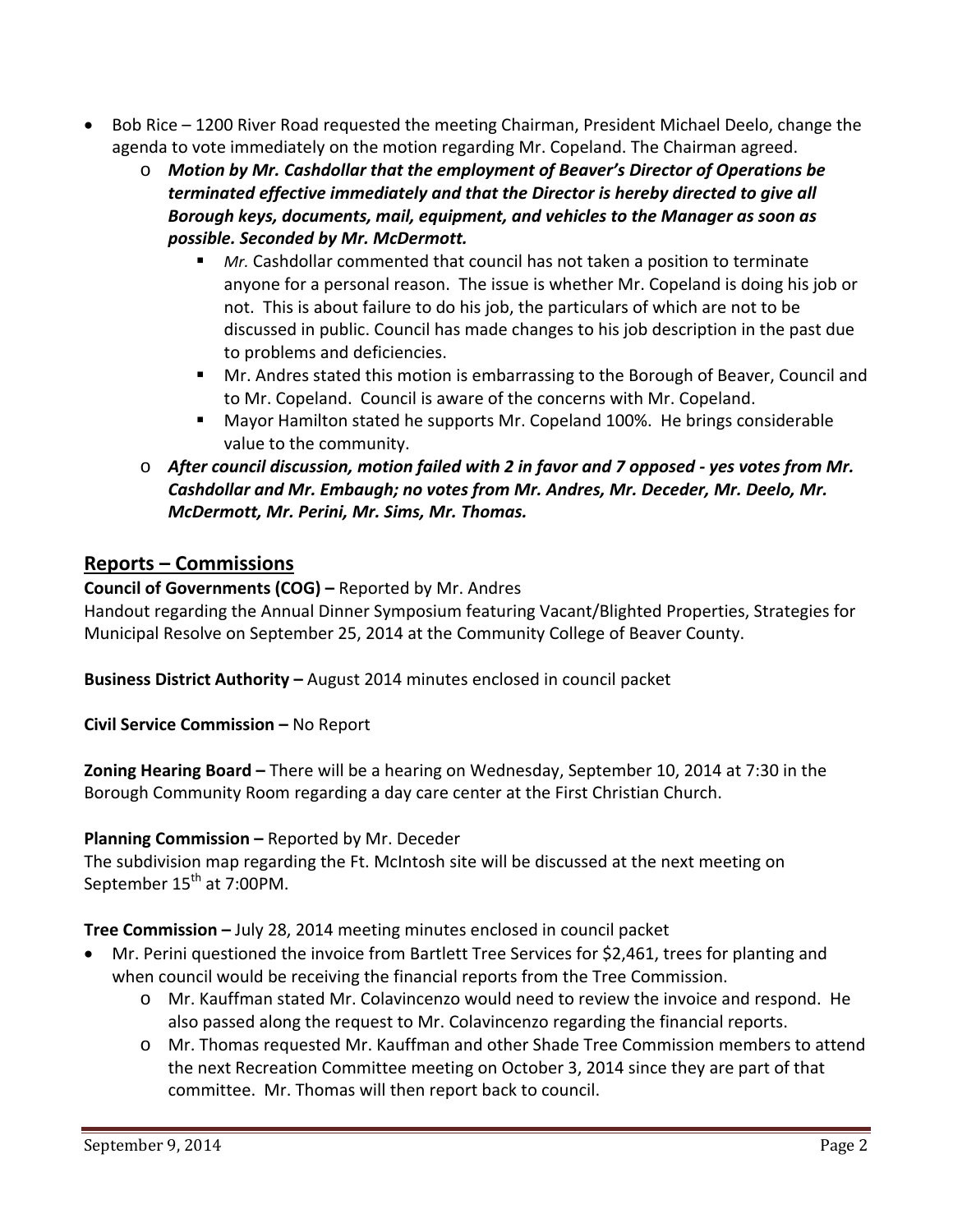o Mr. Rathbun stated the budget has been exceeded for the Shade Tree Commission.

**Code Enforcement Officer Report –** Monthly report enclosed in council packet

**Historic Architectural Review Board (HARB) –** No Report

# **Council Committee Reports**

**Public Safety –** Reported by Mr. Thomas

- August 25, 2014 meeting minutes enclosed in council packet
- Commend the Police Chief and officers regarding the hard work to capture and arrest the person responsible for all the vehicle break‐ins in town. Also, for the arrest of the individual at the library.

**Finance –** August 20, 2014 meeting minutes enclosed in council packet

## **Highway –** Reported by Mr. McDermott

- August meeting cancelled
- Adding a motion to the agenda involving the authorization of paving.
	- o Mr. Deelo stated public participation will be accepted since with is an addition to the agenda.

## **General Government –** Reported by Mr. Andres

- August 26, 2014 meeting minutes enclosed in council packet
- Encourages the public to attend the regular council meetings as well as the General Government meetings each month.
- Mr. Deelo thanked the General Government Committee and the Police Chief for initiating skunk control which was a serious problem in town which now seems to be under control.

# **Code Enforcement –** Reported by Mr. Cashdollar

- Reviewed the August 25, 2014 meeting minutes enclosed in council packet
	- o Received numerous complaints from the public regarding the failure of code enforcement,
	- o The problem regarding Fair Avenue has been as issue for too long.
	- o The borough does not have proper enforcement, staffing or management for code enforcement. This needs to be looked into before the issues are out of control.
	- o Residents need to look at the sidewalks and curbs in town, some of them are less than adequate.
	- o Need a code enforcement operation that will require additional ordinances and money.

# **Recreation –** Reported by Mr. Embaugh

- Reviewed the September 5, 2014 meeting minutes emailed and presented to council members
	- o Pool several residents raised issues regarding the pool. Will start discussions earlier to avoid another late opening.
	- o Benches in town are deployable.
	- $\circ$  Beaver Festival Needs to be reviewed since it was not profitable again this year.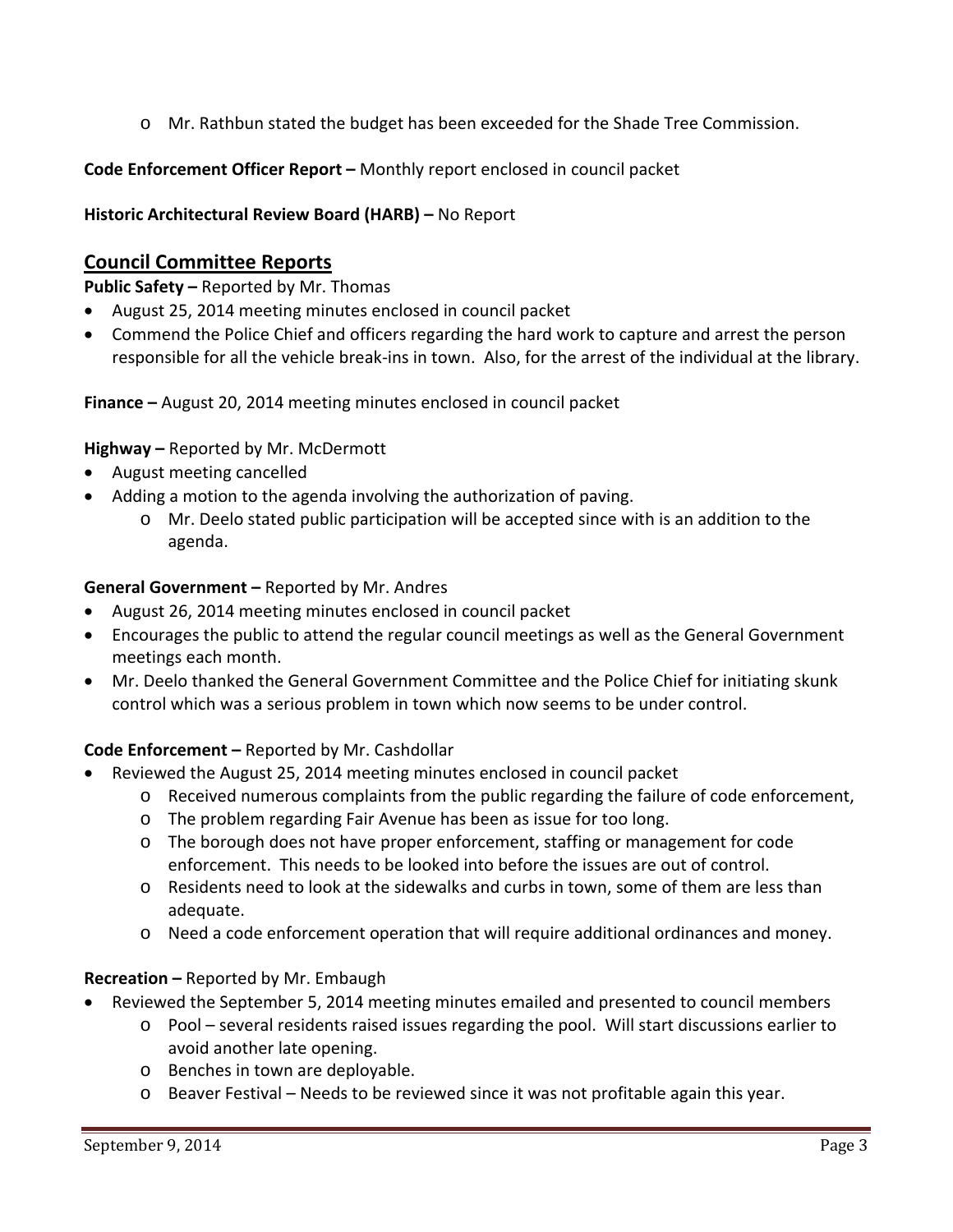o Mr. Thomas stated that Council need to consider the future of the pool. Either update it or disband it.

#### **Water & Sewer –** Reported by Mr. Sims

Reviewed the August 21, 2014 meeting minutes enclosed in council packet

## **Reports**

**Manager's Report –** Reported by Mr. Rathbun Reviewed the August 2014 report enclosed in council packet

#### **Director of Operations Report –** Reported by Mr. Copeland

Reviewed the September 9, 2014 report and the Third Street Waterline Replacement report enclosed in Council packet

#### **President's Report –** Reported by Mr. Deelo

Announced there will be an Executive Session regarding the progress of the collective bargaining agreement and to discuss personnel matter relating to a specific individual.

#### **Mayor Hamilton –**

- 9-11 ceremonies will be held at the Beaver Area High School starting at 7:30AM and at the Gazebo @ 5:00PM.
- Veteran's Day Parade will be held in Beaver this year.

#### **Police Chief Madgar –** Reported by Chief Madgar

- Chief stated a team effort between the police and a resident that had a camera set up at his home which recorded a partial photo of the person responsible for the vehicle break-ins.
- Of the seventy plus vehicle break‐ins, the majority of the vehicles were not locked.
	- o Reminder to keep all vehicles and garages locked at all times.

#### **Fire Department – Reported** by Mr. Perini

Reviewed the August 2014 report enclosed in council packet

#### **Emergency Management Coordinator –** No report

**Engineer –** August 2014 monthly report & 2014 Beaver Borough 2014 Road Paving Project report by Dan Martone in council packet

#### **Solicitor Petrush –**

Worked on the Development Agreement of the Trinity Office Building

#### **Old Business**

None